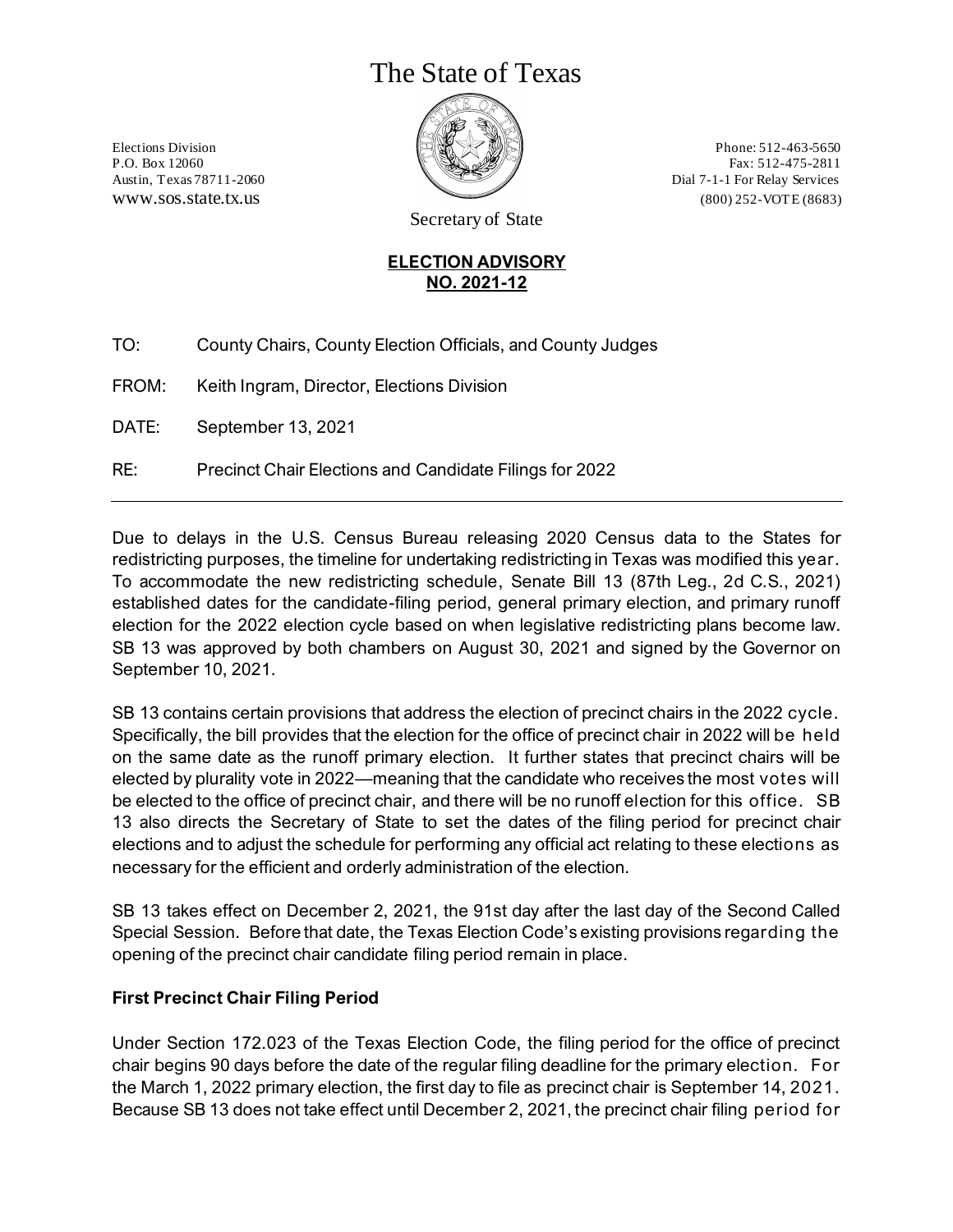the 2022 election cycle will still open on September 14, 2021 in accordance with Section 172.023.

As SB 13 will amend the existing provisions governing the general primary and primary runoff elections effective December 2, 2021, the initial filing period for precinct chairs will end at 11:59 p.m. on December 1, 2021. The filing period will reopen at a later date in 2022, depending on the timing of the general primary election and primary runoff election. When those dates are determined, the Secretary of State will issue an advisory setting the dates of the second filing period for precinct chairs, as authorized by SB 13.

#### **Effects of Redistricting on Precinct Chair Lines**

Although the precinct chair candidate filing period begins on September 14, 2021, it is important to note that the Legislature has not yet adopted redistricting maps. Once legislative redistricting is complete, county election officials will begin implementation of redistricting changes locally, which will likely result in changes to voter registration precincts before the 2022 primary election.

The Secretary of State strongly recommends that precinct chair candidates take this process into account before submitting an application in the first filing period. A precinct chair who files during the initial period may have that application rejected later because the applicable precinct boundaries change due to redistricting—at which point the candidate could file an application for the precinct in which they reside under the new boundaries.

#### **Required Actions by County Chairs**

As indicated above, county chairs must begin accepting candidate applications for precinct chair on September 14, 2021. County chairs may not refuse to accept an application from a precinct chair candidate, if otherwise eligible for the office, during this initial filing period.

Upon receipt of a precinct chair application, the county chair must review the application and make a determination whether to accept or reject the application. (Tex. Elec. Code § 172.0222(b)). This review must be complete no later than the fifth business after the date the application is received by the county chair. (Tex. Elec. Code § 172.0222(c)). If the application is rejected, the county chair must notify the precinct chair candidate in writing of the rejection. (Tex. Elec. Code § 141.032). If the application is accepted, the county chair will enter this information into the precinct chair candidate system.

Once the second filing period starts, the county chair must re-review each precinct chair candidate application received during the initial filing period, as the applicable precinct lines or numbers may be different after redistricting. A change in precinct lines or numbers may result in a rejection of a previously filed precinct chair candidate application because the candidate may no longer be a resident of the listed precinct, as required by Section 171.023. The initial acceptance of a precinct chair application does not preclude a subsequent determination that an application must be rejected. (Tex. Elec. Code § 172.0222(f)). If a candidate's application is